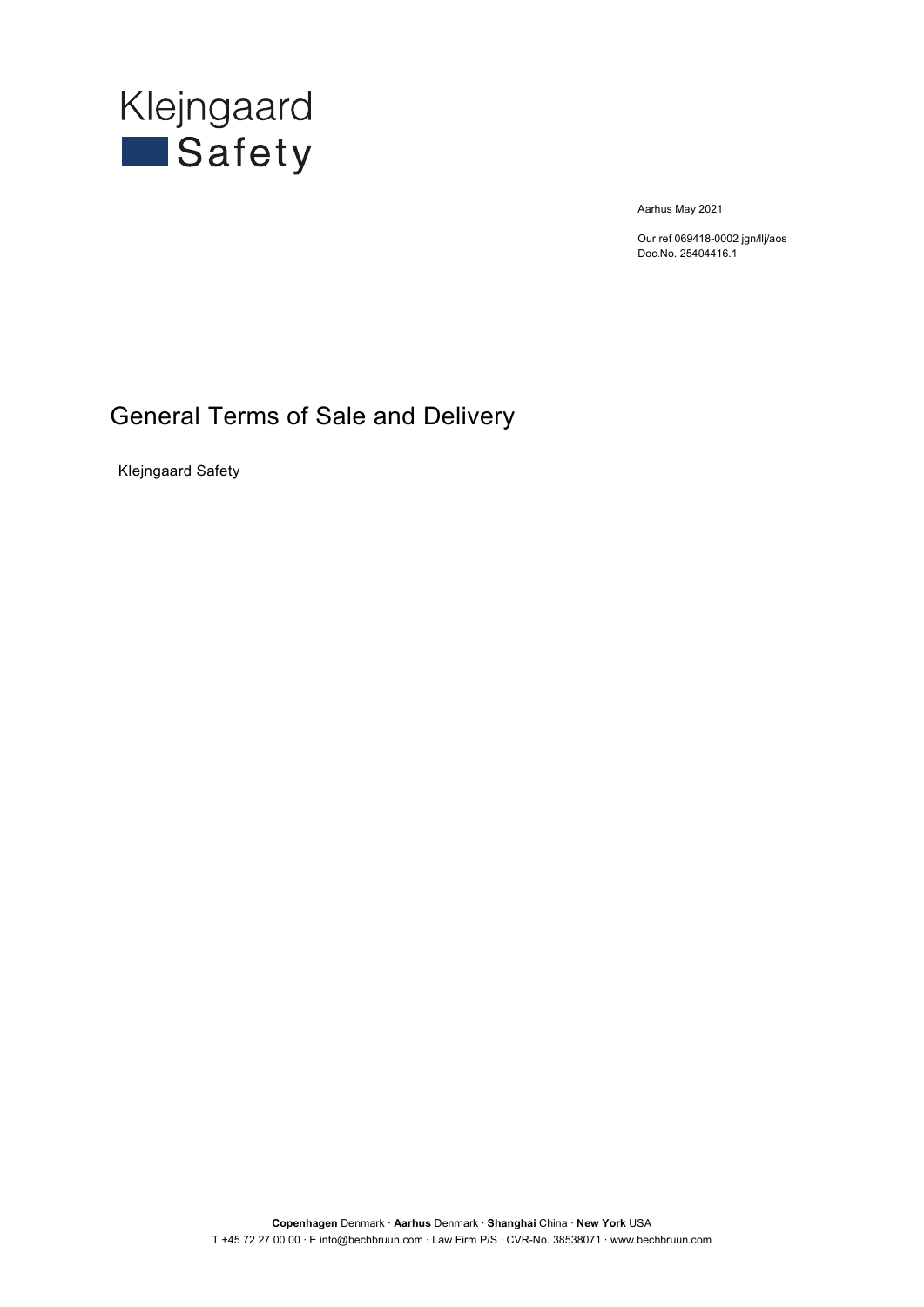# Klejngaard<br>Safety

 $2/12$ 

Doc.No. 25404416.1

#### **Contents**

| $\mathbf{1}$ . |  |
|----------------|--|
| 2.             |  |
| 3.             |  |
| 4.             |  |
| 5.             |  |
| 6.             |  |
| 7.             |  |
| 8.             |  |
| 9.             |  |
| 10.            |  |
| 11.            |  |
| 12.            |  |
| 13.            |  |
| 14.            |  |
| 15.            |  |
| 16.            |  |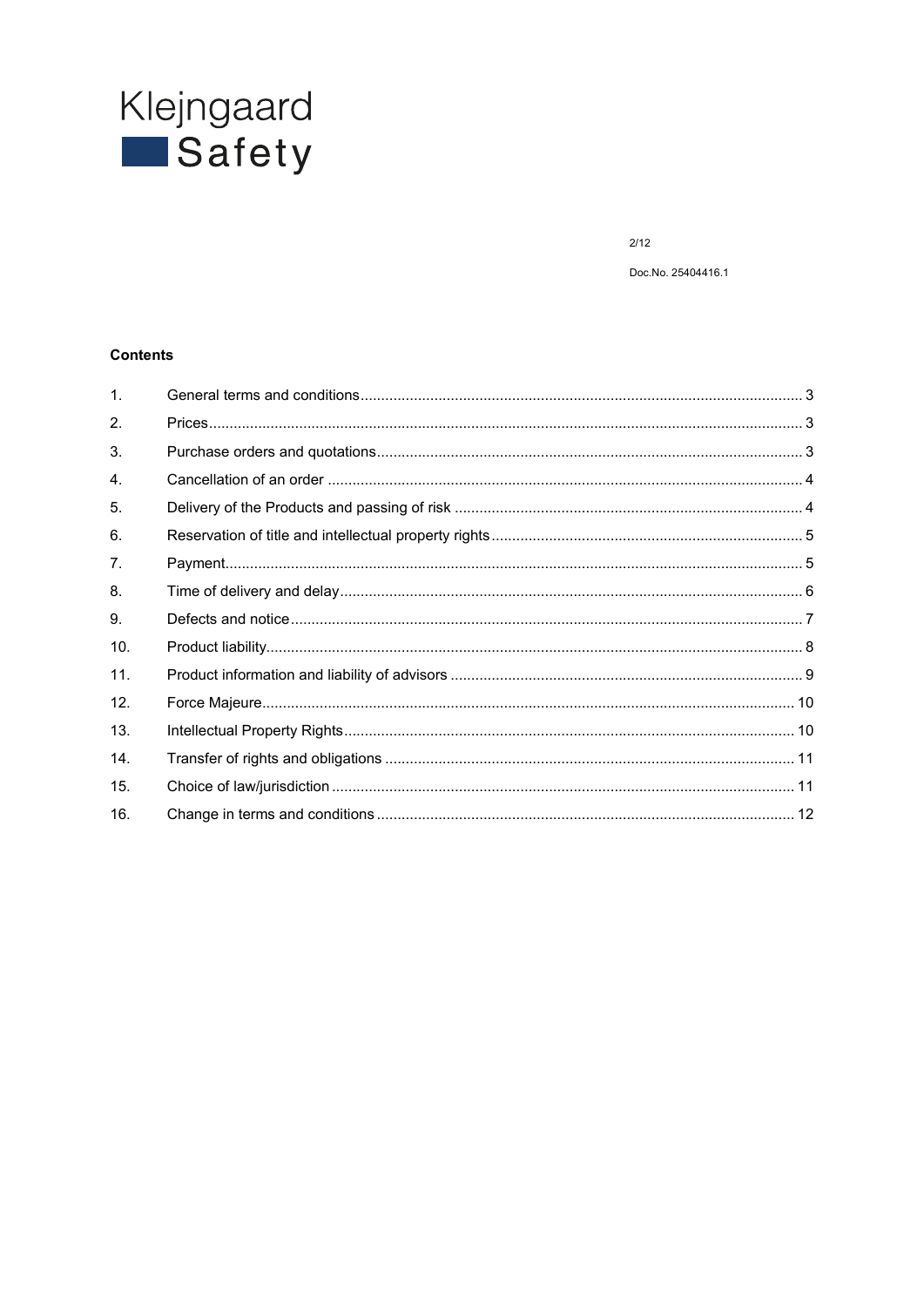

Doc.No. 25404416.1

#### **1. General terms and conditions**

- 1.1 These general terms of sale and delivery ("Terms") apply to the sale and delivery of all products and services ("Products") offered and delivered to any customer ("Customer") by Klejngaard Safety ApS, CVR no. 39000776 ("Klejngaard Safety"). The General Conditions for the Supply of Machinery and other Mechanical, Electrical and Electronic Equipment (NL 92) shall apply as gapfilling, unless corrected or amended in these Terms. These Terms shall take precedence of NL 92.
- 1.2 The Terms apply regardless of any references to the Customer's additional and/or conflicting terms and conditions laid down in any purchase order or other communication from the Customer. Provisions derogating from or supplementing the Terms are valid only to the extent that such provisions have been expressly accepted by Klejngaard Safety in writing.
- 1.3 In these Terms, Klejngaard Safety and the Customer are jointly referred to as the "Parties" and individually as a "Party".

#### **2. Prices**

- 2.1 All prices are exclusive of VAT and freight as well as packaging, unless otherwise agreed between the Parties in writing.
- 2.2 Klejngaard Safety reserves the right to alter the quoted prices if prices of raw materials, wages regulated by a collective contract, payroll taxes, tariff rates, import/export duties, the exchange rate of the Danish krone (DKK) and other costs beyond Klejngaard Safety's control increase from the time of the quotation until the time of the delivery.

#### **3. Purchase orders and quotations**

- 3.1 The Customer places purchase orders with Klejngaard Safety in writing. As a minimum, all purchase orders placed by the Customer must specify the product number and quantity, place of delivery and delivery dates requested. Purchase orders are not binding on Klejngaard Safety until accepted by Klejngaard Safety in writing.
- 3.2 All product information, price lists, places and dates of delivery are binding only to the extent that express reference has been made thereto in the order confirmation. Any offers, including price estimates or quotations, made by Klejngaard Safety are valid for 30 (thirty) days from the date of making such offers unless otherwise expressly stated in the order confirmation.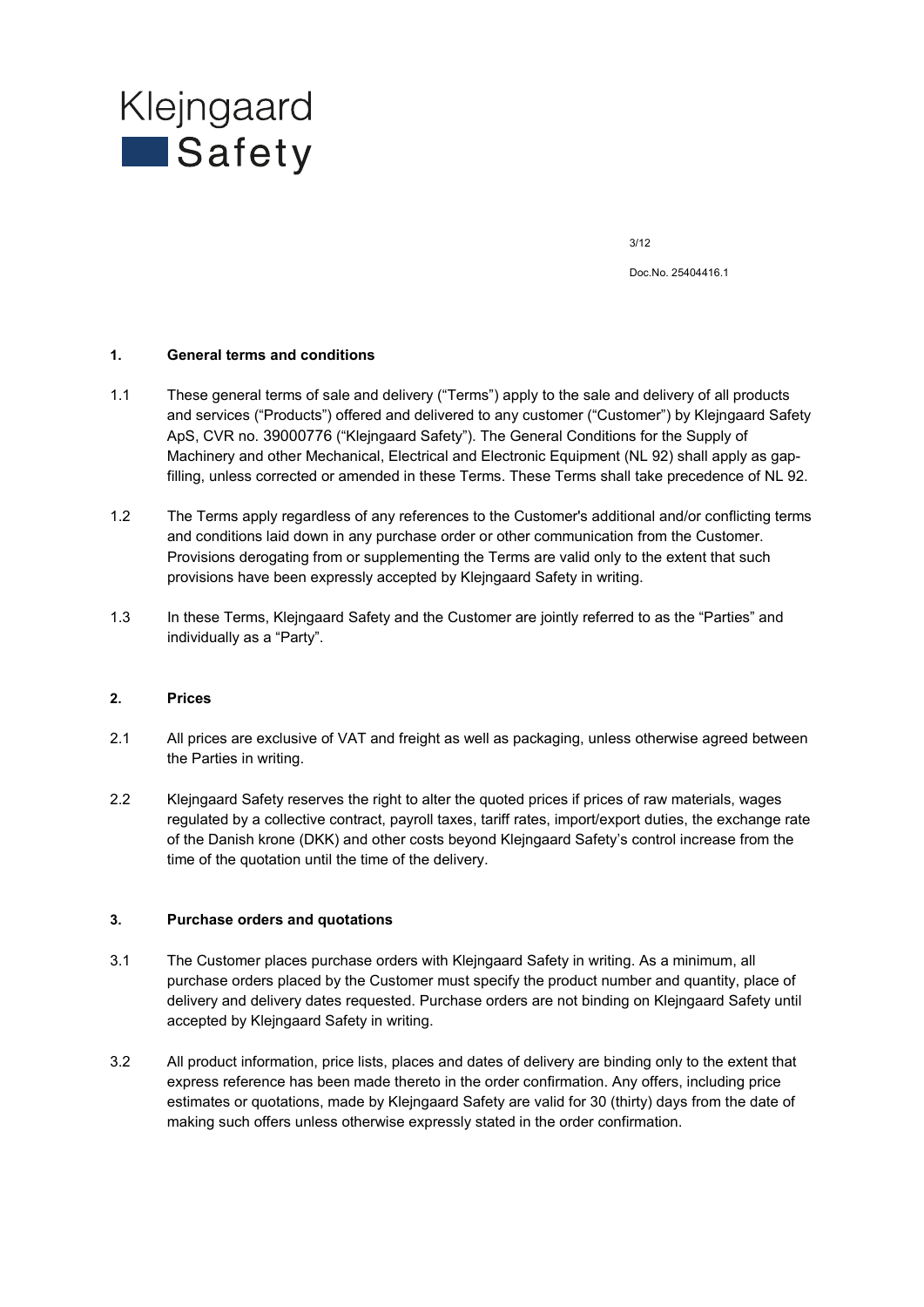

Doc.No. 25404416.1

- 3.3 Upon receipt of the order confirmation, the Customer must immediately ensure that it is in accordance with the purchase order. The Customer is deemed to have accepted the order confirmation as binding unless written notice is received by Klejngaard Safety from the Customer within 2 (two) days from the date of receipt of the order confirmation.
- 3.4 Klejngaard Safety is entitled to make any quotation conditional upon the Customer presenting documentation of a positive financial solidity, a bank guarantee or other sufficient security at Klejngaard Safety's discretion.

#### **4. Cancellation of an order**

4.1 The Customer is not entitled to cancel an order without Klejngaard Safety's prior acceptance and in any event only subject to payment of Klejngaard's accrued expenses and losses, as calculated by Klejngaard Safety.

#### **5. Delivery of the Products and passing of risk**

- 5.1 Delivery of the Products will take place as set out in Klejngaard Safety's order confirmation and the delivery schedule agreed upon by and between the Parties.
- 5.2 Any changes to a purchase order will not be binding until they have been confirmed in writing by Klejngaard Safety. The Customer accepts that any such change to a purchase order may result in a postponement of the date of delivery initially agreed upon and that Klejngaard Safety is not liable for any delay in delivery owing to the Customer's changes to the purchase order.
- 5.3 Delivery up to 4 (four) weeks after the agreed date of delivery shall be viewed as a delivery on time. Klejngaard Safety must inform the Customer of any changes to the date of delivery as soon as the circumstances causing a change to the date of delivery become known to Klejngaard Safety.
- 5.4 Klejngaard Safety retains title to the Products until payment for the Products has been made in full by the Customer, unless otherwise agreed between the Parties in writing. If the Customer fails to fulfil its payment obligations by not making payment in accordance with the terms and conditions stated on the invoice, Klejngaard Safety may reclaim the Products in question.
- 5.5 If delivery terms have been agreed upon, such terms shall be interpreted in accordance with Incoterms in force from time to time.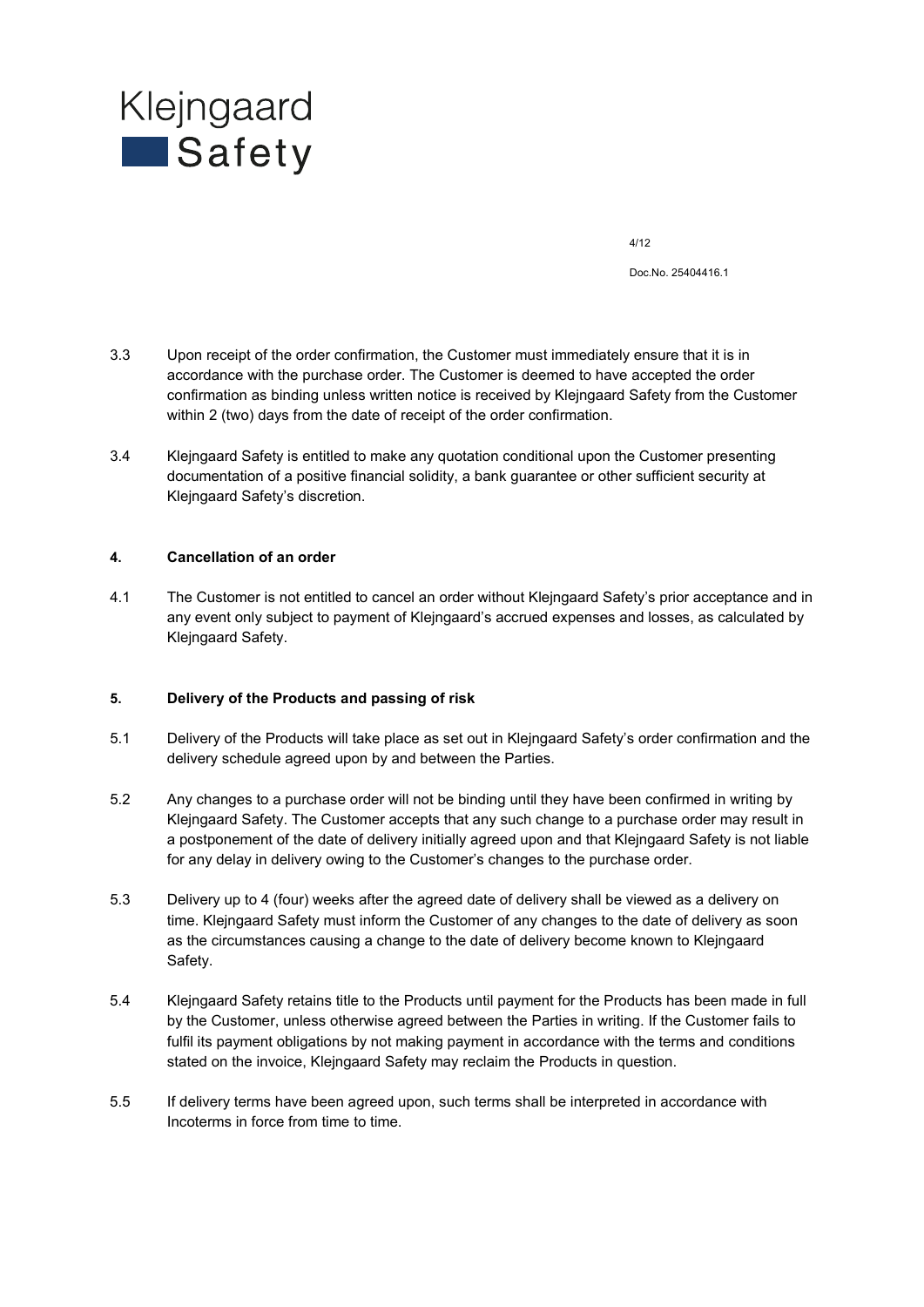

Doc.No. 25404416.1

5.6 In case no specific delivery term has been agreed upon, the Products shall be considered delivered Ex Works (EXW) Incoterms 2020.

#### **6. Reservation of title and intellectual property rights**

- 6.1 The Products shall remain the property of Klejngaard Safety until paid for in full to the extent that such retention of property is permitted by the applicable law. The Customer is obliged to keep the Products sufficiently and properly insured, incl. against fire, burglary and water damage.
- 6.2 At Klejngaard Safety's request, the Customer shall instigate the necessary actions to protect Klejngaard Safety's title to the Product.
- 6.3 The reservation of title has no influence on the passing of risk, cf. Clause 5.
- 6.4 No intellectual property rights regarding the Products are transferred to the Customer.

#### **7. Payment**

- 7.1 Unless otherwise agreed, the purchase price shall be paid with one third at the conclusion of the contract and one third when the bulk of the Products is notified as ready for delivery. Final payment shall be made at the time of delivery of the Products.
- 7.2 If payment has not been made in due time, Klejngaard Safety reserves the right to charge 1,5 % interest per month on the amount due from the due date, including costs.
- 7.3 If payment has not been made in due time, Klejngaard Safety reserves the right to withhold nondispatched orders as well as prevent the surrender of Products regardless whether delivery has taken place in accordance with the applicable Incoterm, until the Customer has settled all outstanding amounts, including interest and costs.
- 7.4 If the Customer has not paid the amount due within 3 (three) months, Klejngaard Safety shall be entitled to terminate the contract by written notice to the Customer and to claim compensation for the losses suffered.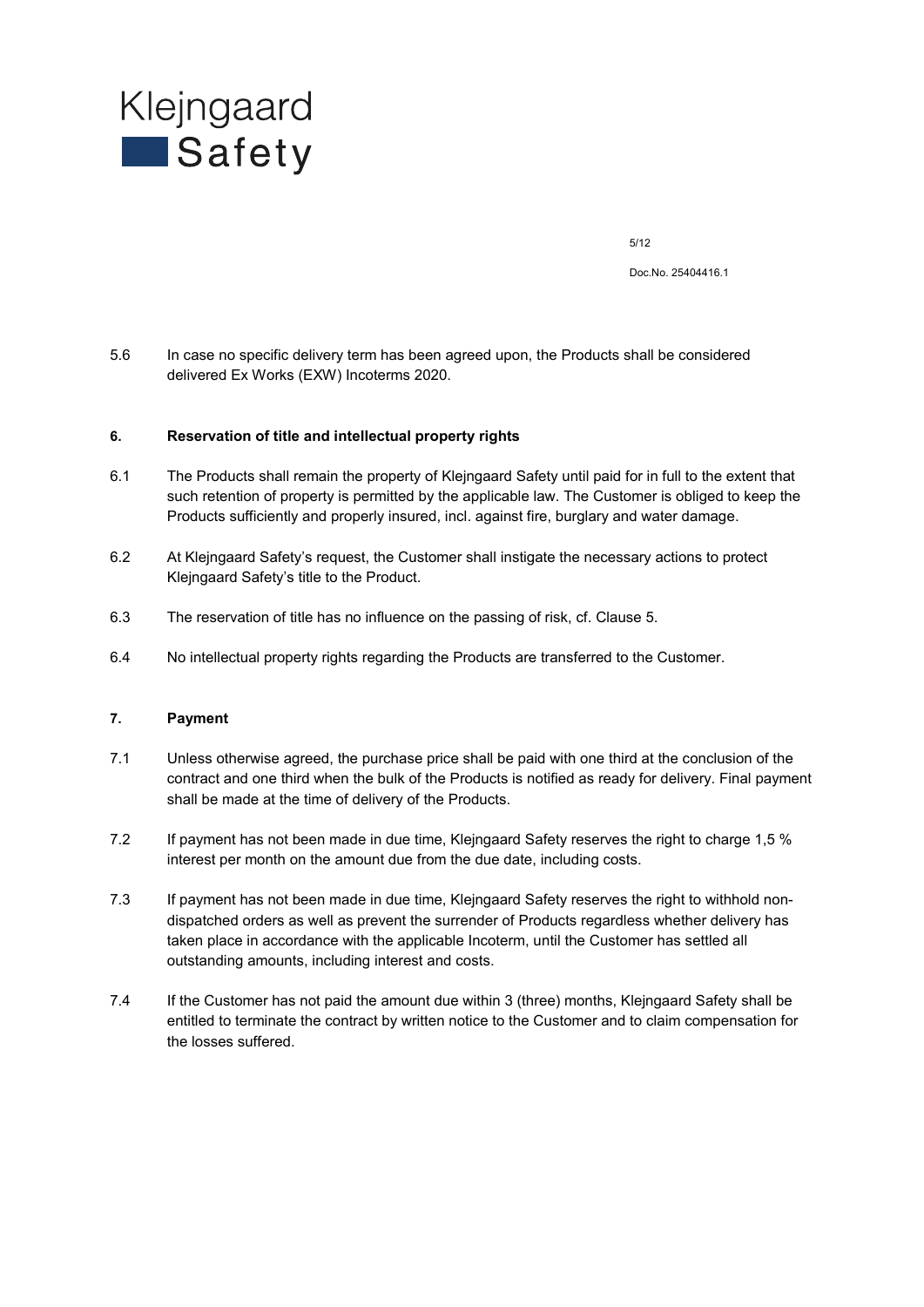

Doc.No. 25404416.1

#### **8. Time of delivery and delay**

- 8.1 If, instead of a fixed date of delivery, the Parties have agreed on a period of time within which delivery shall take place, such period shall start to run from the time when all preconditions to be incumbent on the Customer under the contract have been fulfilled, i.e. payments, security, etc.
- 8.2 If Klejngaard Safety finds that Klejngaard Safety will not be able to deliver the Products at the agreed time of delivery or if delay on Klejngaard Safety's part seems likely, Klejngaard Safety shall forthwith notify the Customer thereof in writing, stating the reason for the delay and, if possible, the time when delivery may be expected. If Klejngaard Safety fails to render such notice, Klejngaard Safety shall reimburse the Customer for any increase in expenses resulting from the failure to notify.
- 8.3 If a delay in delivery is caused by a circumstance which under Clause 12 shall be considered a case of relief or by an act of omission on the part of the Customer, the time of delivery shall be extended by a period which is reasonable having regard to the circumstances in the case. The time of delivery shall be extended even if the reason for delay occurs after the originally agreed time of delivery.
- 8.4 Anticipated delay shall not entitle the Customer to terminate the contract between the Parties.
- 8.5 If Klejngaard Safety does not deliver the Products within 2 (two) weeks after the agreed time of delivery and this is not due to any circumstances for which the Customer is responsible, and the delivery has not been made after an additional reasonable time period of 2 (two) weeks, then the Customer is entitled terminate the contract with regard to the part of the delivery of Products having been delayed, unless these Terms or the contract says otherwise.
- 8.6 The Customer shall in no event be entitled to claim any liquidated damages due to delay in the delivery of Products. These Terms expressly deviates from NL92 in relation to the right to claim liquidated damages, including but not limited in case of delay.
- 8.7 In case of such termination, the Customer shall also be entitled to compensation for the loss suffered due to the delay, but only if such a loss is a direct loss. Thus, Klejngaard Safety is under no circumstances liable for any indirect losses, including but not limited to loss of profit, loss of time, loss of production or any other indirect loss. The total compensation to be paid by Klejngaard Safety can under no circumstances exceed 15 % of the part of the agreed price that covers the part of the Products for which the contract is terminated.
- 8.8 Termination of the contract and limited compensation under this Clause are the only remedies available to the Customer in case of delay on the part of Klejngaard Safety. All other claims against Klejngaard Safety based on such delay shall be excluded.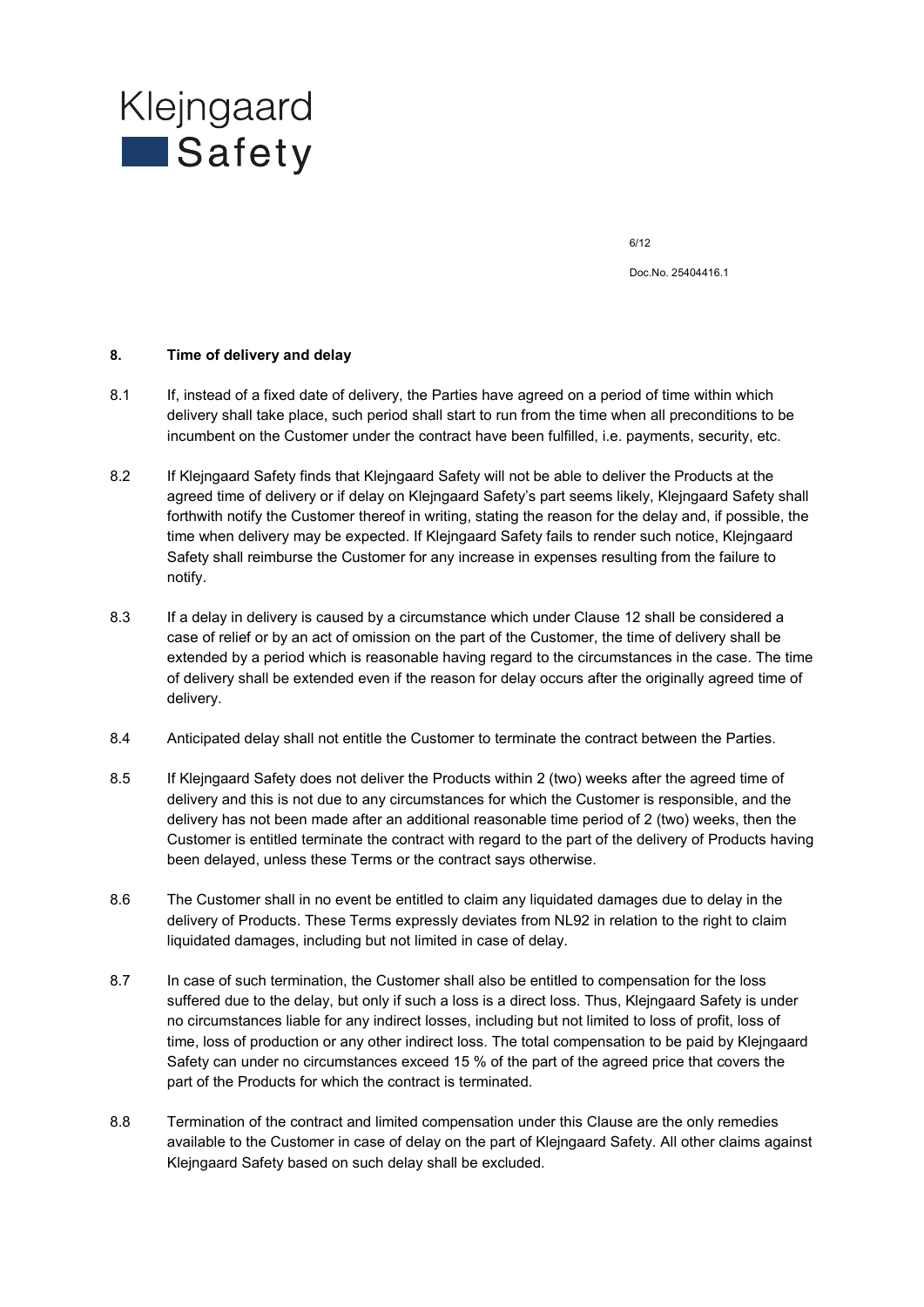

Doc.No. 25404416.1

- 8.9 If the Customer finds that he will be unable to accept delivery of the Products on the agreed date or if delay on his part seems likely, he shall forthwith notify Klejngaard Safety thereof in writing stating the reason for the delay and, if possible, the time when he will be able to accept delivery.
- 8.10 If the Customer fails to accept delivery on the agreed date, or the delivery is delayed due to circumstances for which the Customer is responsible, the Customer shall nevertheless effect any payment which is dependent on delivery as if the Products in question had been delivered. Klejngaard Safety shall arrange storage of the Products at the Customer's risk and expense. Klejngaard Safety shall also, if the Customer so requires, insure the Products at the Customer's expense.
- 8.11 Unless the Customer's failure to accept delivery is due to any such circumstances as mentioned in Clause 12, Klejngaard Safety may by notice in writing require the Customer to accept delivery within a final reasonable period of time.
- 8.12 If, for any reason for which Klejngaard Safety is not responsible, the Customer fails to accept delivery within such final period of time, Klejngaard Safety may by notice in writing terminate the contract completely or in part. Klejngaard Safety shall then be entitled to compensation for the loss suffered due to the Customer's default, including but not limited to indirect loss and consequential loss.

#### **9. Defects and notice**

- 9.1 The Customer shall examine the Products upon delivery and no later than in connection with the first test of the delivered Products. In case of any defect, the Customer shall immediately give Klejngaard Safety written notice. The Customer shall forfeit his rights to make any claim in respect of any defects which the Customer was or should have been aware of by the examination of the delivered Products. If the Customer fails to notify Klejngaard Safety of a defect in writing within the time limits set forth in this Clause, the Customer forfeits the right to make any claim in respect of the defect. Klejngaard Safety shall at any time have the right to invoke the Customer's late notice of a defect, regardless whether Klejngaard Safety has started negotiating with the Customer on such defects.
- 9.2 In case of a legitimate and timely notice of a defect from the Customer, Klejngaard Safety is obligated to remedy the defect by choosing between either of the following (i) delivery of replacement products, (ii) remedy, (iii) appropriate reduction in the price or (iv) a combination of the foregoing (i)-(iii). After Klejngaard Safety's completion of either (i)-(iv) the Customer has been fully and finally satisfied of any claim arising from such defect. If Klejngaard Safety fails to fulfil its obligations under this Clause within a reasonable time, and no later than 6 (six) months after Klejngaard Safety has received legitimate and timely notice of a defect from the Customer, the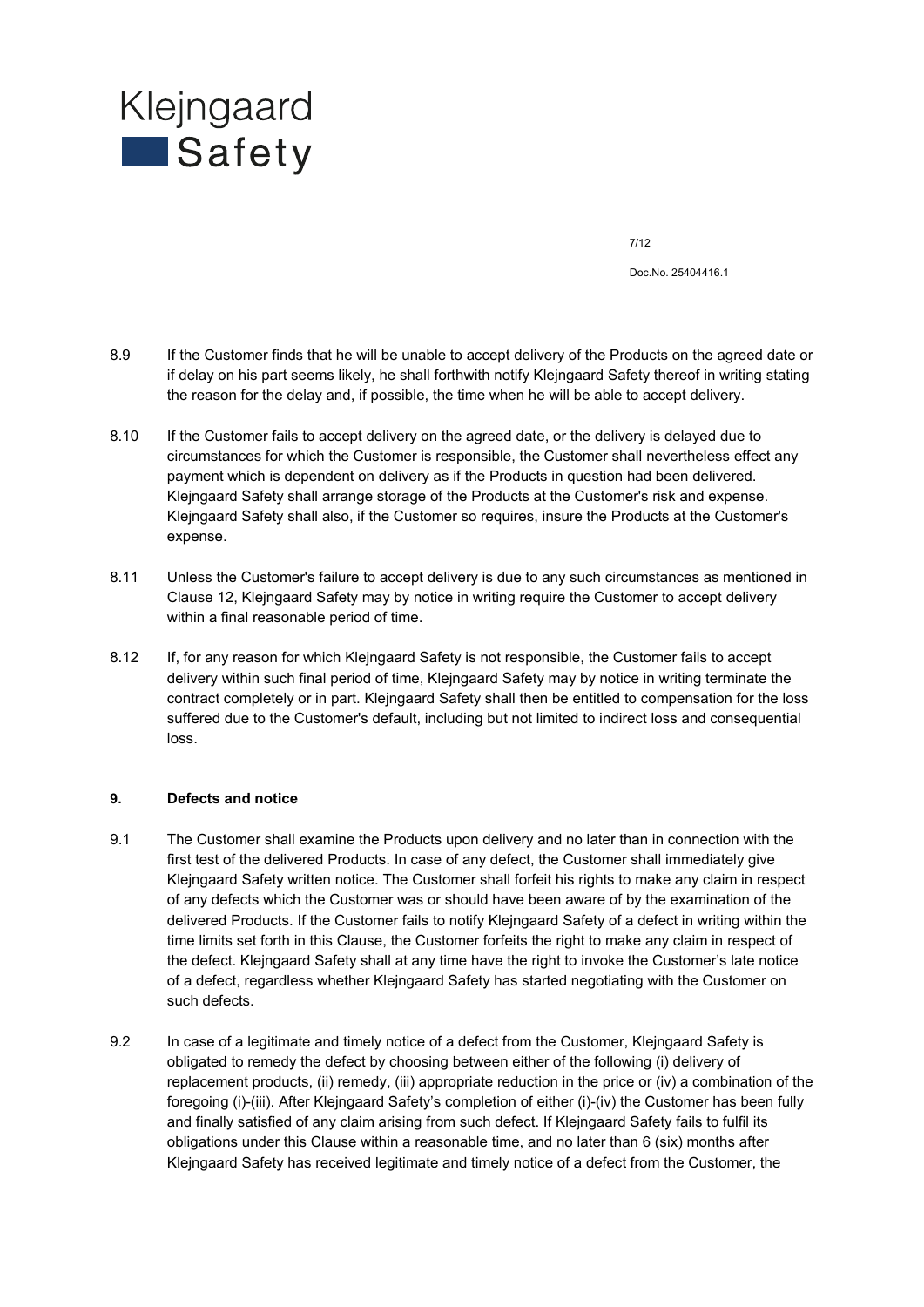## Klejngaard **Safety**

8/12

Doc.No. 25404416.1

Customer may by written notice require Klejngaard Safety to do so within a final time of minimum 1 (one) week. If Klejngaard Safety fails to fulfil its obligations within that time limit, the Customer may choose to terminate the purchase of the Product concerned and claim the purchase price paid. The Customer has no other remedies in case of defects in the Products delivered by Klejngaard Safety, and the Customer shall not be entitled to claim any loss or damage from Klejngaard Safety besides the purchase price paid. The Customer shall not be entitled to terminate previous or future purchase orders due to the defect concerned.

- 9.3 Remedy shall take place at the nearest dealer of Klejngaard Safety's choice. Any expenses that the Customer may have in this regard shall be borne solely by the Customer.
- 9.4 Klejngaard Safety is not liable for any defects that is demonstrated later than 12 (twelve) months after the Customer's receipt of the Products.

#### **10. Product liability**

- 10.1 The Customer shall indemnify and hold Klejngaard Safety harmless to the extent that Klejngaard Safety becomes liable towards any third party for any damage for which Klejngaard Safety is not liable towards the Customer in accordance with section a) and b) below.
	- a) Klejngaard Safety is not liable for any damage or loss caused by the Products:
		- to immovable non-consumer property, ships or movable property, when the damage occurs while the Products are in the Customer's possession, or
		- to products, which has been manufactured by the Customer or to products of which the Customer's products form a part, or
		- to immovable property, ships or movable property when the damage is caused by the Customer's products.
	- b) Klejngaard Safety shall under no circumstances be liable for any indirect loss caused by the Products, including but not limited to loss of production, loss of profit and other direct or indirect economic loss.
- 10.2 The limitations mentioned in Clause 10.1 regarding Klejngaard Safety's liability shall not apply if it is demonstrated that the damage/loss is caused by Klejngaard Safety's gross negligence. Klejngaard Safety's product liability cannot exceed the invoice value of the defective Products having caused the damage or DKK 1,000,000 in total per year.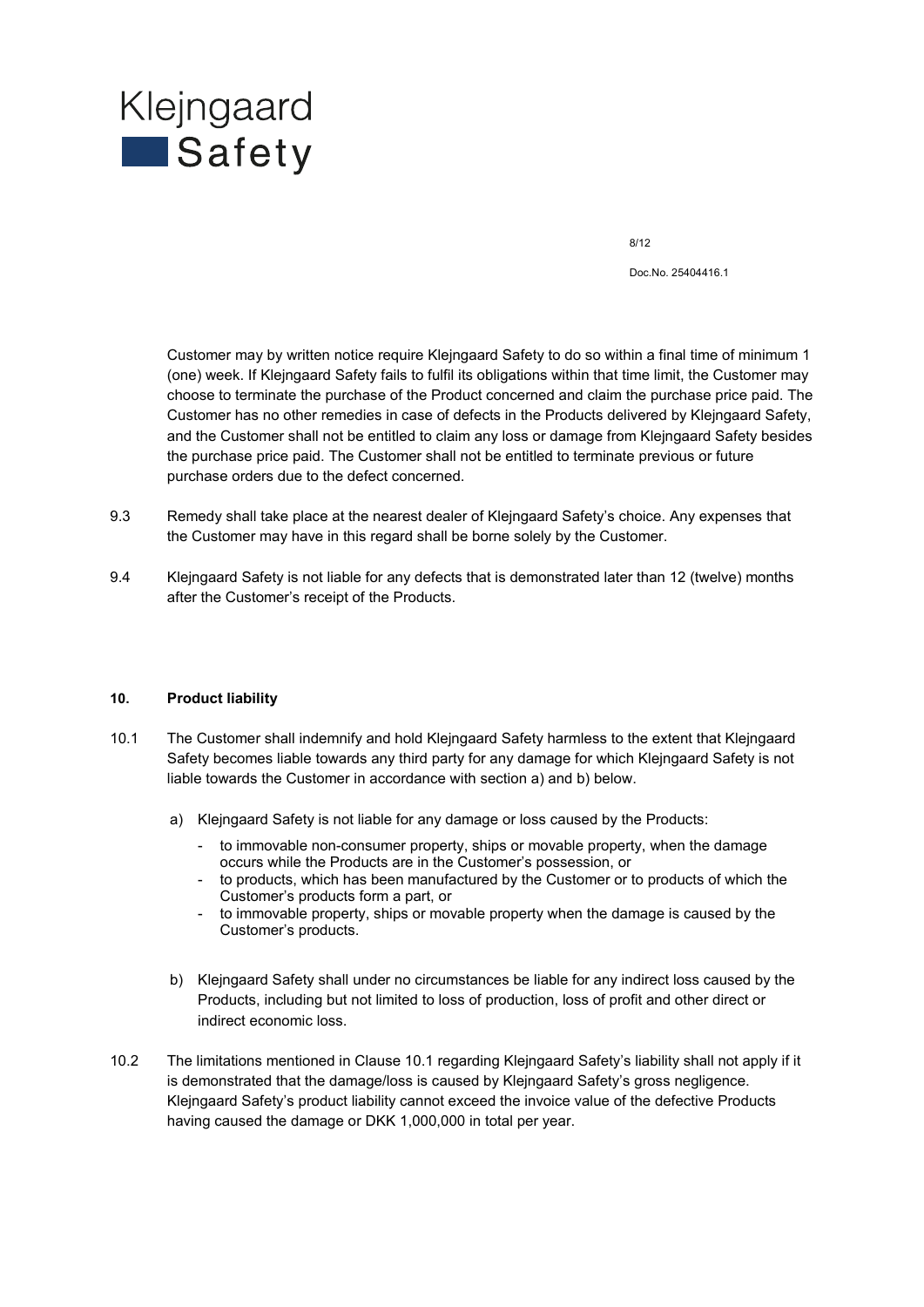

Doc.No. 25404416.1

- 10.3 Klejngaard Safety is not liable for product liability damage, including damage to the Customer's, the Customer's employees' or any third party's bodily injury, unless the Customer proves (i) that the damage or injury was caused by the defective Product, and (ii) that the damage incurred in spite of the Customer having observed its obligations to perform and annual maintenance surveys of the Product under applicable law by way of a certified service provider.
- 10.4 If a claim for loss or damage as described in this Clause is raised by a third party against either Party, the latter shall forthwith notify the other Party thereof. Such notice does not relief the Customer from its obligation to take necessary measurements in order to avoid or limit the damage or loss.
- 10.5 Klejngaard Safety and the Customer shall be mutually obliged to let themselves be summoned to the court or arbitral tribunal which examines claims against either of them, when the claim is based on damage alleged to have been caused by the Products. The Iiability as between Klejngaard Safety and the Customer shall, however, always be settled by arbitration in accordance with Clause 15.
- 10.6 The Customer cannot make claims towards Klejngaard Safety, including Klejngaard Safety's management, employees or others, and the Customer shall hold these persons harmless in case of claims for loss or damage raised by a third party against those persons. The Customer shall indemnify and hold Klejngaard Safety harmless to the extent that Klejngaard Safety incurs product liability towards a third party because of defects in the delivered Product, for which Klejngaard Safety is not liable according to the above mentioned in this Clause.

#### **11. Product information and liability of advisors**

- 11.1 Drawings, specifications and other similar documents which has been made available by Klejngaard Safety before or after the conclusion of the contract remains Klejngaard Safety's property and is not to be misused or given access to any third party without Klejngaard Safety's written consent. All information about weight, dimensions, capacity, price, technical and other data in catalogs, prospects, circular letters, imagery, public advertisements and price lists are merely indicative, and Klejngaard Safety is not liable for any potential errors or wrong interpretation of this material. Such information is only binding to the extent the contract expressly refers to it. In all cases, Klejngaard Safety shall reserve the right to change any technical specifications, etc.
- 11.2 Furthermore, Klejngaard Safety is only liable if Klejngaard Safety has given specific written advice to the Customer in terms of preparation of a project, and/or preparation of calculations or if Klejngaard Safety has given a specific written statement regarding the quality and performance of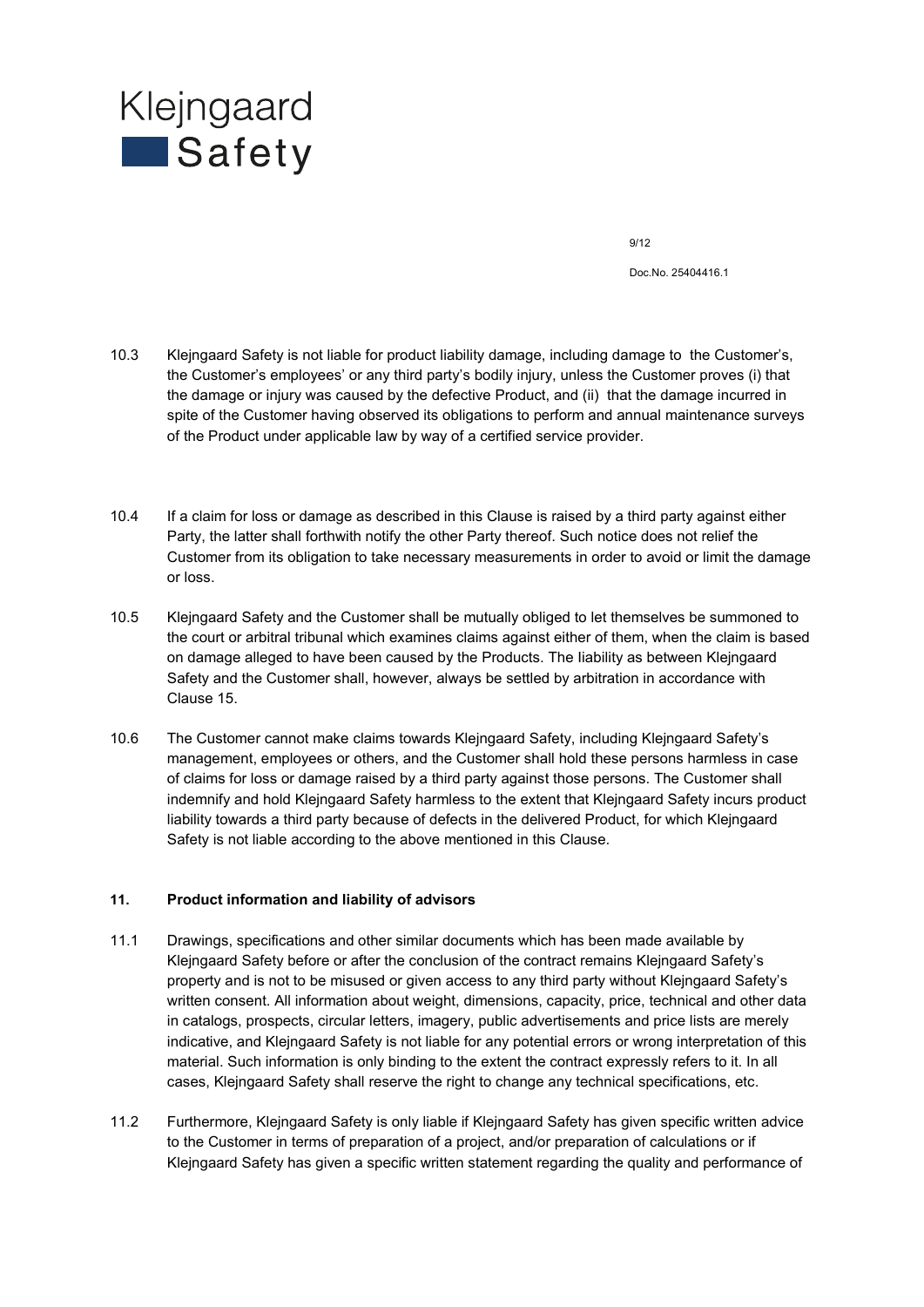

Doc.No. 25404416.1

the asset sold in relation to a specific purpose to a Customer that does not seem to have the expertise needed to assess the quality and performance of the asset sold.

11.3 Klejngaard Safety's liability is limited to a maximum of DKK 250,000 in cases of erroneous advice. Klejngaard Safety is not liable for any statements if it is indicated that such statements are based on Klejngaard Safety's discretion.

#### **12. Force Majeure**

- 12.1 Each Party is entitled to relief of its obligations in relation to the contract to the extent that the fulfillment of such obligations is prevented or made unduly burdensome due to force majeure events, including but not limited to labor conflicts and any other circumstances that the Parties is not in control of, including but not limited to fire, war, substantial military mobilizations, rebellion, requisition, confiscation, embargo, currency and export restrictions, epidemics, pandemics, natural disasters, extreme natural phenomena, terrorist acts and any defects of or delays in delivery from subcontractors caused by any of the abovementioned circumstances.
- 12.2 The Party who wishes to invoke one of the above force majeure events and claim relief shall without delay give the other Party a written notice which includes information about the occurrence and the possible end of the force majeure event. If a Party fails to give such a notice, the other Party is entitled to a financial compensation for any additional costs which could have been avoided if the Party had received such notice.
- 12.3 If a force majeure event, as described above, prevents the Customer from performing its obligations, the Customer shall compensate Klejngaard Safety for any costs Klejngaard Safety has to secure and protect the Products.
- 12.4 Regardless of these Terms, each Party is entitled to terminate the contract by written notice to the other Party, if the contract is delayed for more than 6 (six) months due to a force majeure event as described above.

#### **13. Intellectual Property Rights**

13.1 Any Intellectual Property Rights or other right developed by Klejngaard Safety during the performance of the Parties' contract, including but not limited to patents, copyrights, designs, knowhow, utility models and trademarks shall be the exclusive property of Klejngaard Safety. The Customer is entitled to use the attached intellectual property rights to the Product without payment of royalties.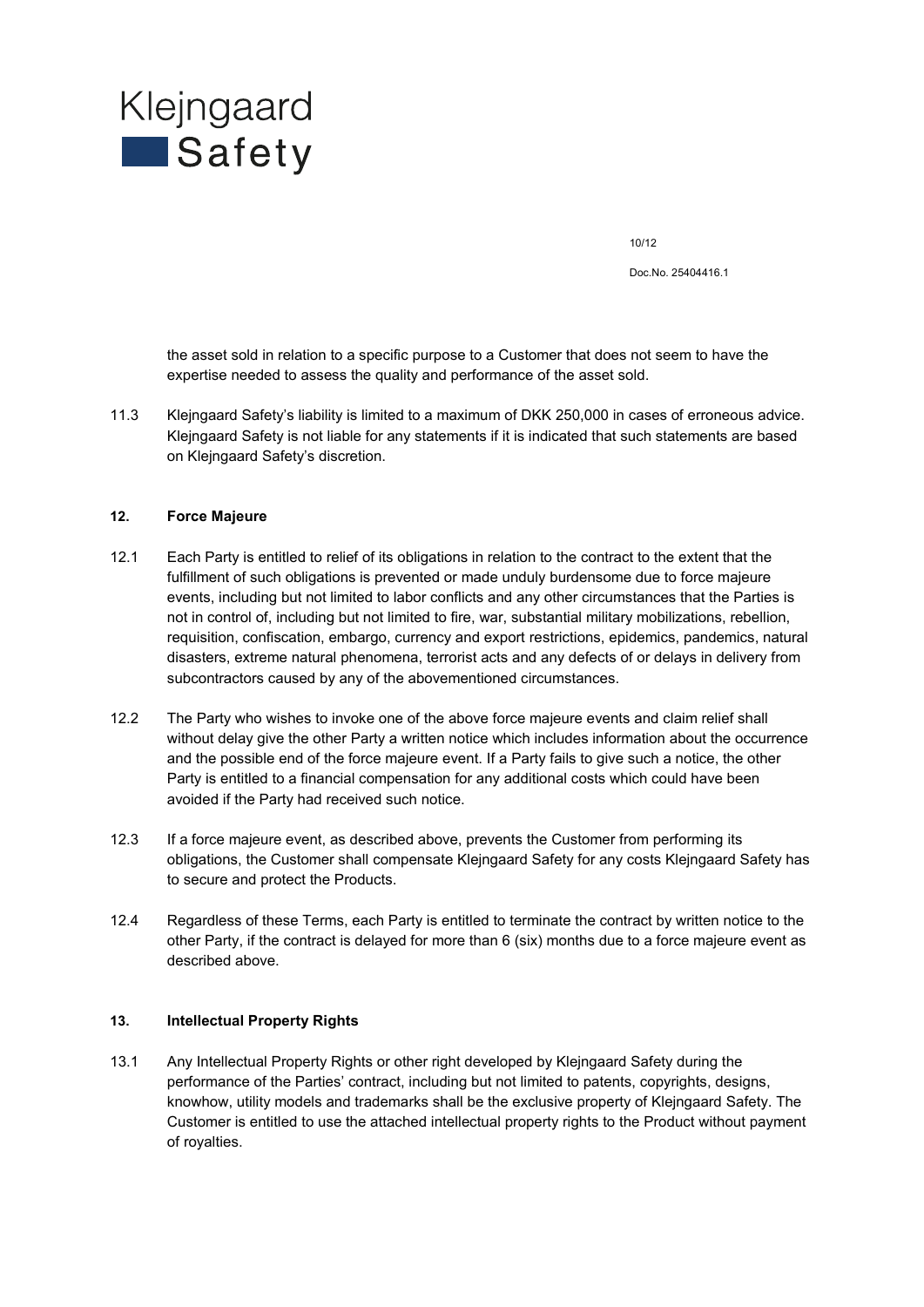

Doc.No. 25404416.1

- 13.2 No transfer of intellectual property rights is made in connection with delivery of the Products. Thus Klejngaard Safety retains ownership of all intellectual property rights and other rights in relation to the Products, including but not limited to patents, copyrights, designs, knowhow, utility models and trademarks, and all documentation in relation to the Product drafted by Klejngaard Safety shall at any time be and remain Klejngaard Safety's exclusive property, and the Customer shall at any time respect such rights, regardless if registration of the rights has been made. For the sake of good order, it should be mentioned that Klejngaard Safety and/or any of Klejngaard Safety's softwaresubcontractors have the complete copyright to any software that has been delivered.
- 13.3 The Customer retains his intellectual property rights and other rights that the Customer has made available to Klejngaard Safety in connection with the delivery of the Products, including any drawings and specifications regarding the Products that the Customer has made available to Klejngaard Safety.

#### **14. Transfer of rights and obligations**

- 14.1 Klejngaard Safety is entitled to transfer all rights and obligations arising from contracts with the Customer, including accepted orders, without the Customer's consent.
- 14.2 The Customer is not entitled to transfer any rights or obligations to a third party without Klejngaard Safety's prior written consent.
- 14.3 Furthermore, Klejngaard Safety is entitled to but not obligated to immediately terminate the contract between the Parties by written notice to the Customer, if the Customer is a legal person, and if the Customer is subject to a change of control. Control of the Customer shall mean one of the following: (i) sale or any other transfer of the Customer's assets, which constitute 50 % or more of the book value (calculated on the basis of a single transaction or a series of successive transaction), (ii) mergers or any other similar restructuring of the Customer, (iii) transfer of 50 % or more of the voting rights or any other transfer that results in transfer of the control of the Customer (on the basis of a single transaction or a series of successive transactions), and (iv) any other single transaction or a series of successive transactions that result in substantially the same as described above in (i)-(iii).

#### **15. Choice of law/jurisdiction**

15.1 Any dispute arising from or in connection with the Terms or the Parties' contract shall be governed by Danish law, except from the Danish international private law and CISG which shall not apply.